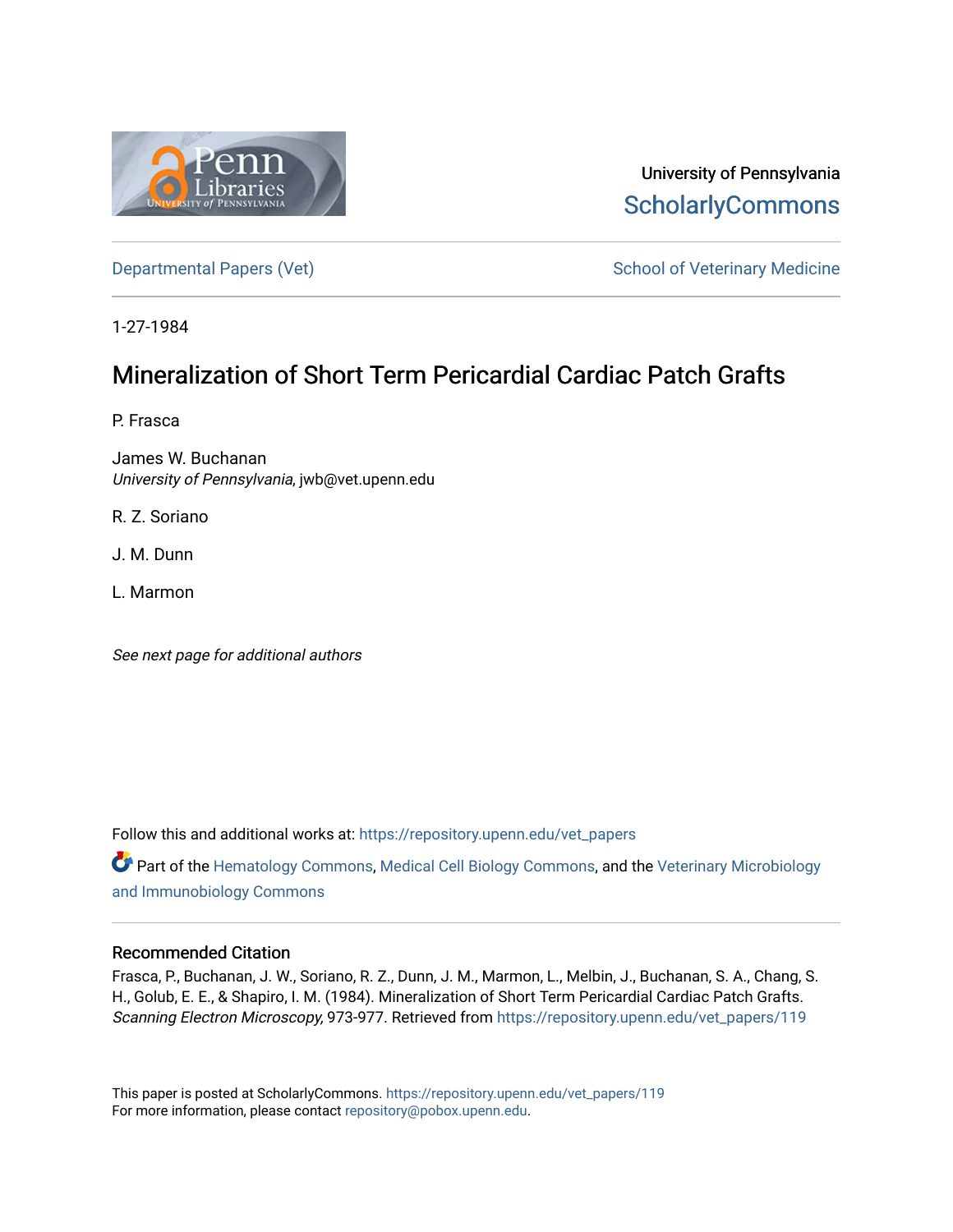# Mineralization of Short Term Pericardial Cardiac Patch Grafts

### Abstract

Glutaraldehyde fixed patch grafts of bovine pericardium were implanted in myocardial windows in young (3-4 months old) sheep. The samples were retrieved after one to three weeks for study with scanning electron microscopy (SEM) and energy dispersive x-ray microanalysis (EDX).

A layer of porous material (pseudoneointima, PNI), consisting mostly of a dense mesh of fibers interspersed with blood cells, was noted to form on the blood contacting surface of the graft. Four distinct sets of mineralization were noted in the retrieved grafts: (1) at the blood contacting surface of the PNI; (2) within the PNI at the junction between layers of PNI with differing densities; (#) near the junction of PNI and pericardium (but in the PNI); and (4) within the pericardium.

In both the PNI and pericardium the mineral was shown by EDX analysis to contain both calcium and phosphorous indicating the mineral to be a calcium phosphate. Mineralization in the PNI differed from that in the pericardium; in the PNI it was deposited in discrete regions and apparently in association with thrombi while in the pericardium it was distributed diffusely within the collagen matrix, which may influence its formation.

### **Disciplines**

Hematology | Medical Cell Biology | Medicine and Health Sciences | Veterinary Medicine | Veterinary Microbiology and Immunobiology

### Author(s)

P. Frasca, James W. Buchanan, R. Z. Soriano, J. M. Dunn, L. Marmon, J. Melbin, Sarah A. Buchanan, S. H. Chang, E. E. Golub, and I. M. Shapiro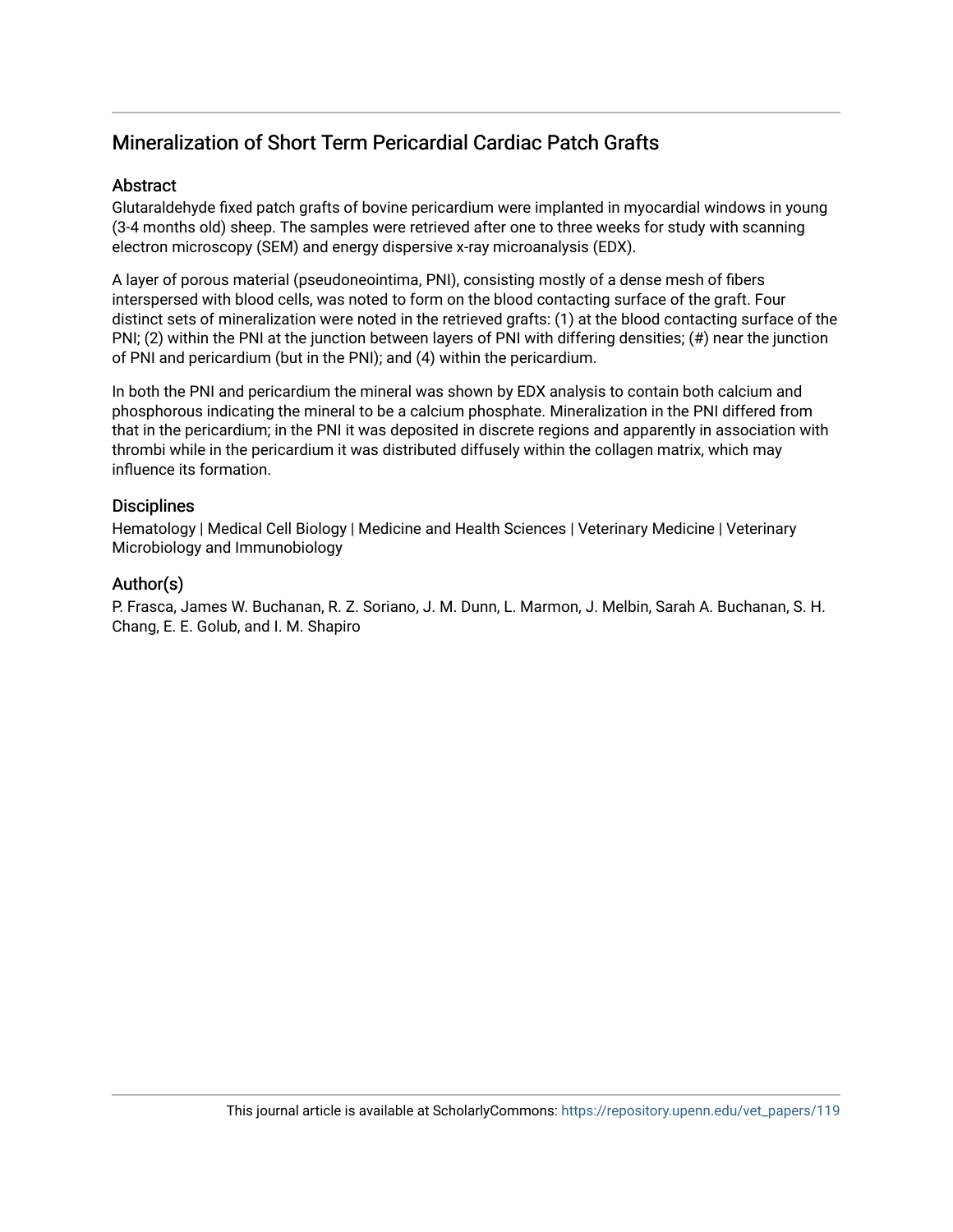H.B. ALPAUGH AND F.B. JOHNSON

H.B. ALFAUC<br>
H.B. ALFAUC<br>
H.B. ALFAUC<br>
stores 7 The answer to this quest in a clue as where the stones come from<br>
clue as where the stones come from .<br>
Athen: The encrustation was crystall ine and<br>
directly applied to the

the functions of the control of the set of the KM. Kin: Have a set of interior is said in the control of the set of interior is determined to the set of the set of the set of the set of the set of the set of the set of the

## SCANNING ELECTRON MICROSCOPY/1984/11 (Pages 973-977)<br>SEM Inc., AMF O'Hane (Chicago), IL 60666 USA

0586-5581/84\$1.00+.05

MINERALIZATION OF SHORT TERM PERICARDIAL CARDIAC PATCH GRAFTS

P. Frasca,  $^*$  J.W. Buchanan,  $^{**}$  R.Z. Soriano,  $^*$  J.M. Dunn,  $^*$  L. Marmon,  $^{***}$  J. Melbin,  $^{***}$  S.J. Buchanan,  $^{**}$  S.H. Chang,  $^{**}$  E.E. Golub,  $^{***}$ , and I.M. Shapiro

encommunity of the state of the state of the state of The Papert Access 1987.<br>
The Legge of The State of the State of the State of The State of The State of The State State State State State State State State of the State

(Paper received January 27, 1984, Completed manuscript received June  $4$ , 1984)

#### Abstract

Clutaraldehyde fixed patch grafts of bovine<br>pericardium were implanted in poorardial windows<br>in young (3-4 months old) sheep. The samples were<br>riveyed after one to three weeks for study with<br>scanning electron microscopy (

A layer of porous material (pseudomeointima, PNI), consisting mostly of a demon material interspersed with hlood cells, was noted to form on the blood contacting surface of the graft. The Fault of the Fault is the retrieve pericardium.

pericularium.<br>In both the PNI and pericardium the mineral<br>was shown by EDX analysis to contain both calcium<br>and phosphorous indicating the mineral to be a<br>calcium phosphate. Mineralization in the PNI dif-<br>freed from that i

<u>KEY WORDS</u>: Pericardium, scanning electron<br>microscopy, x-ray microanalysis, mineralization,<br>pseudoneointima

\*Address for correspondence:

\*Address 101<br>
Pepartment of Orthopaedic Surgery<br>
Department of Orthopaedic Surgery<br>
1015 Walnut St., Philadelphia, PA 19107<br>
Phone No. 215 928-6717

Introduction<br>
Introduction<br>
Introduction<br>
are used extensively to correct both congenital<br>
are used extensively to correct both congenital<br>
and acquired circulatory defects. Glutaraldeby<br>
fixed porcine values and values c

Introduction

#### Materials and Methods

Glutaraldehyde fixed patch grafts of bovine

Glutaraldehyde fixed patch grafts of bovine<br>increasing were implanted in myocardial windows<br>in young (3-4 months old) sheep (Fig. 1).<br>Clinical quality processed pericarium was sup-<br>plied by Shiley Laboratories of Irvine,

973

972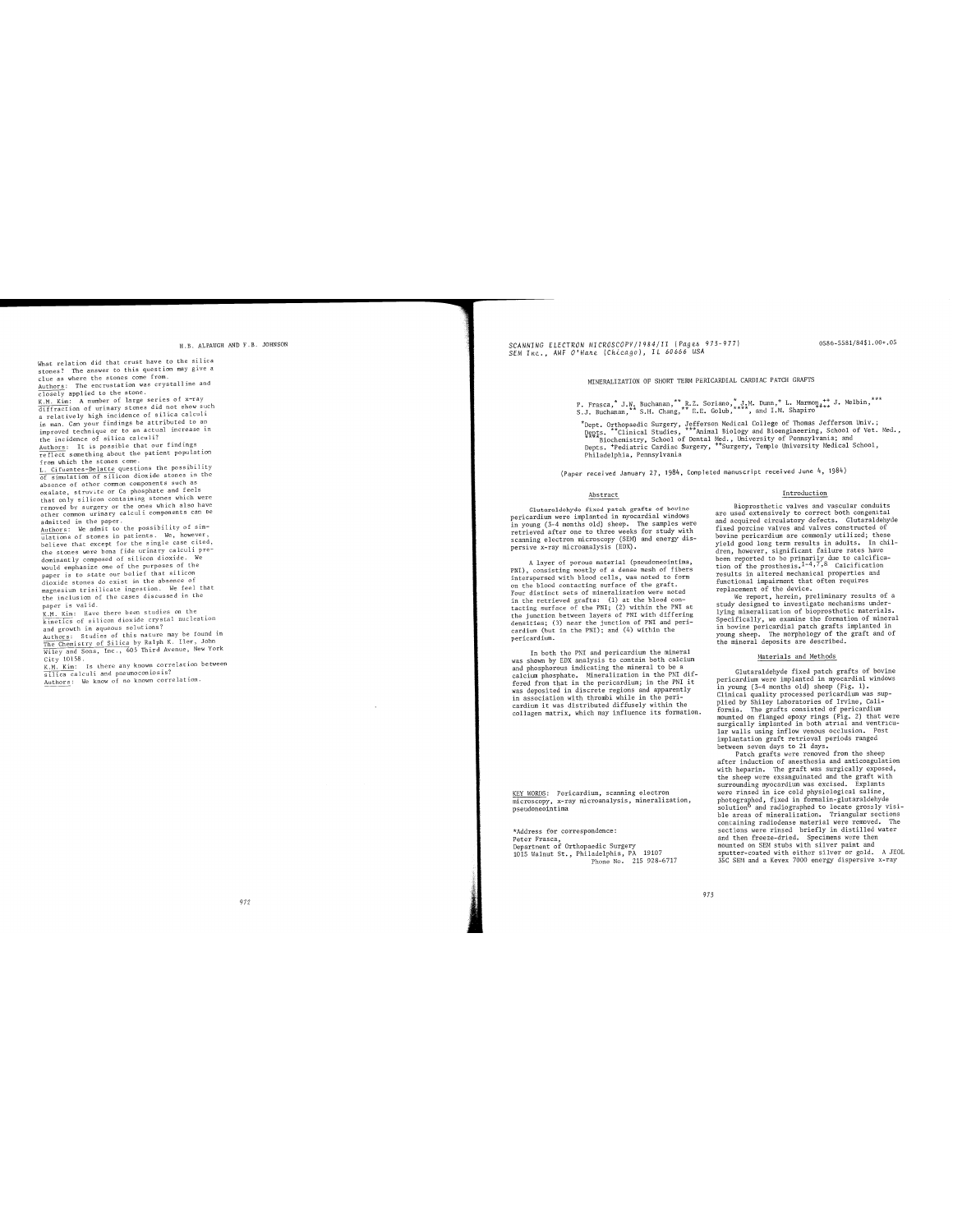#### P. Frasca et al.

P<br>microanalyzer (EDX) system were used for the<br>analyses.

#### $\underline{\texttt{Results}}$

The ultrastructure of bovine pericardium is<br>well documented,<sup>5</sup> It consists of three layers:<br>series, fibrosa and epipericardial layers. The series and epipericardial layers. The<br>posed of coarse, wavy fibrous connective ti

posed of contrap, wey fillowed controlls that<br>all the polymetric is the polymetric criterial is found in forture unimplanted samples of peri-<br>found in fourteen unimplanted samples of peri-<br>found in fourteen unimplanted sam

974

et al.<br>
et al.<br>
et al.<br>
et view shown in Figure 9. The calcium map<br>
correlates spatially with the mineral observed by<br>
BEI (Fig. 9). A similar map was obtained for<br>
phosphorous (not shown), and it is concluded that<br>
the m



Figure 1. Schematic illustrating placement of<br>patch grafts. Right atrium (A), Right ventricle<br>(V).



Figure 2. Schematic of saggital section of a<br>patch graft illustrating the flanged epoxy ring<br>backed with a urethanc layer and covered with bo-<br>backed with a urethanc layer and covered with bo-<br>vine pericardium facing the b



igure 3. Low power backscattered electron Figure 5. Low power passes atterned enectron image<br>(BEI) of cross section of a pericardium patch<br>graft after eight days implantation. A PNI is<br>attached to the pericardium. Mineral particles<br>(e.g., indicated by arrows) are



Figure 4. High power BEI view of section of pericardium showing mineral particles (seen in low<br>power in Figure 3).







Figure 6. Low power image showing mineral particles confined to the junction between the higher and lower density regions of the PNI. BCS indicated the blood constating surface. The brightness of the diffuse band at the l



Figure 7. EDX calcium line scan superimposed on a higher power image of the junction. Note that the peak corresponds to the location of mineral deposits and the base line defines the scan line. Note also the location of m

Figure 5. Typical EDX spectrum of a mineral particle (see Fig. 6). The spectrum is typical of particles found both in the pericardium and PNI.

#### 975